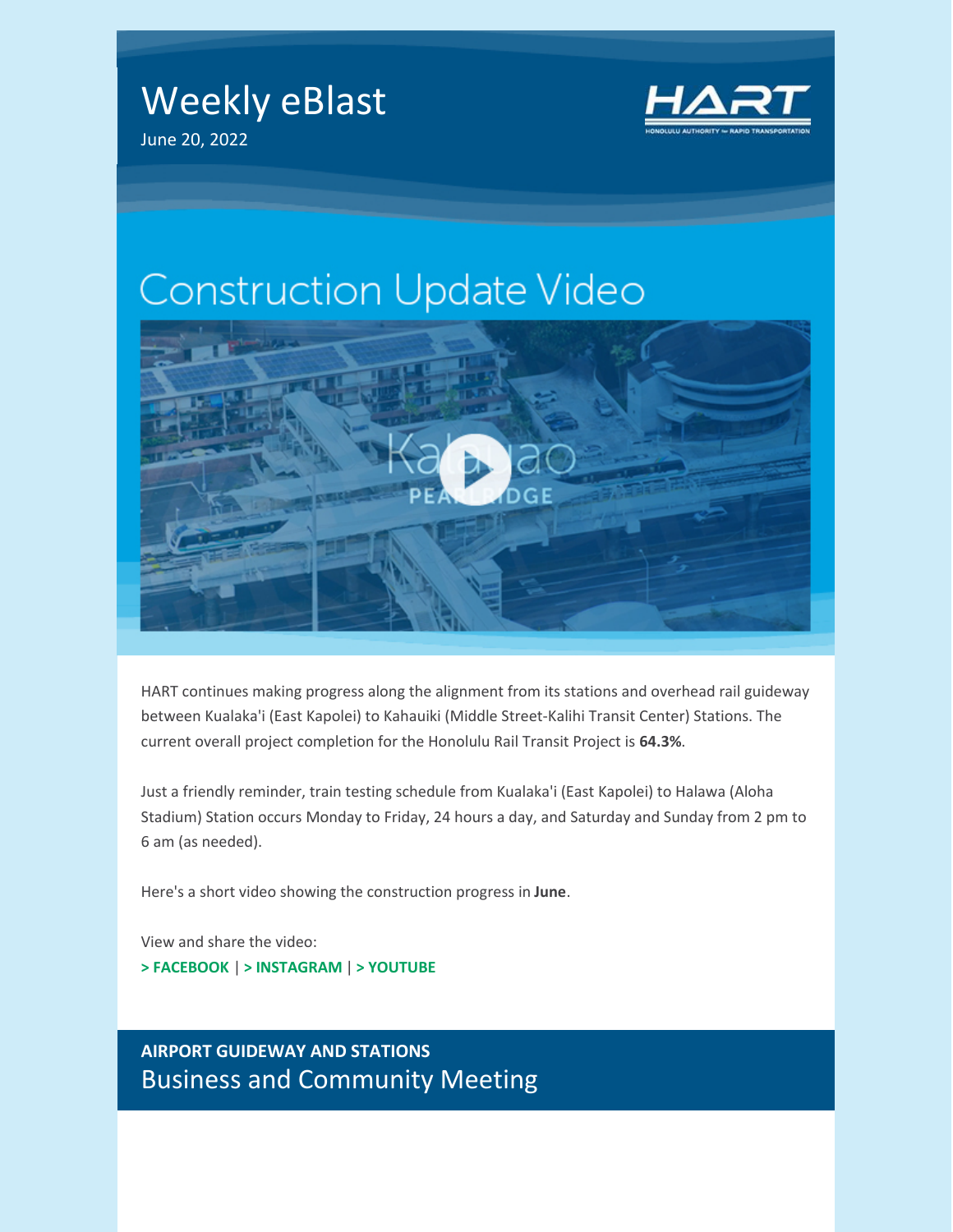

HART's contractor Shimmick/Traylor/Granite Joint-Venture (STG) is invites the public to attend a virtual Business and Community meeting for the Airport Guideway and Stations contract segment on **Thursday, June 23, 2022, from 5 pm**.

This meeting will be an opportunity for the public to learn about upcoming construction activities for the 5.25 miles of rail guideway and four stations between Aloha Stadium and Middle Street.

We hope to see you there!

This community meeting will be held virtually over Zoom. Please pre-register in advance: **> [REGISTER](http://bit.ly/STGMTG623) NOW**

## Monday Traffic Update



HART and Shimmick/Traylor/Granite Joint-Venture (STG) would like to inform motorists of ongoing, overnight closures near the Āhua (Lagoon Drive) Station to support track installation activities and station construction.

Northbound lanes of Lagoon Drive will be closed between Aolele Street and Waiwai Loop nightly from **8 pm to 4 am**through **December 31, 2022**.

Northbound travel on Lagoon Drive will be maintained for motorists via contraflow within the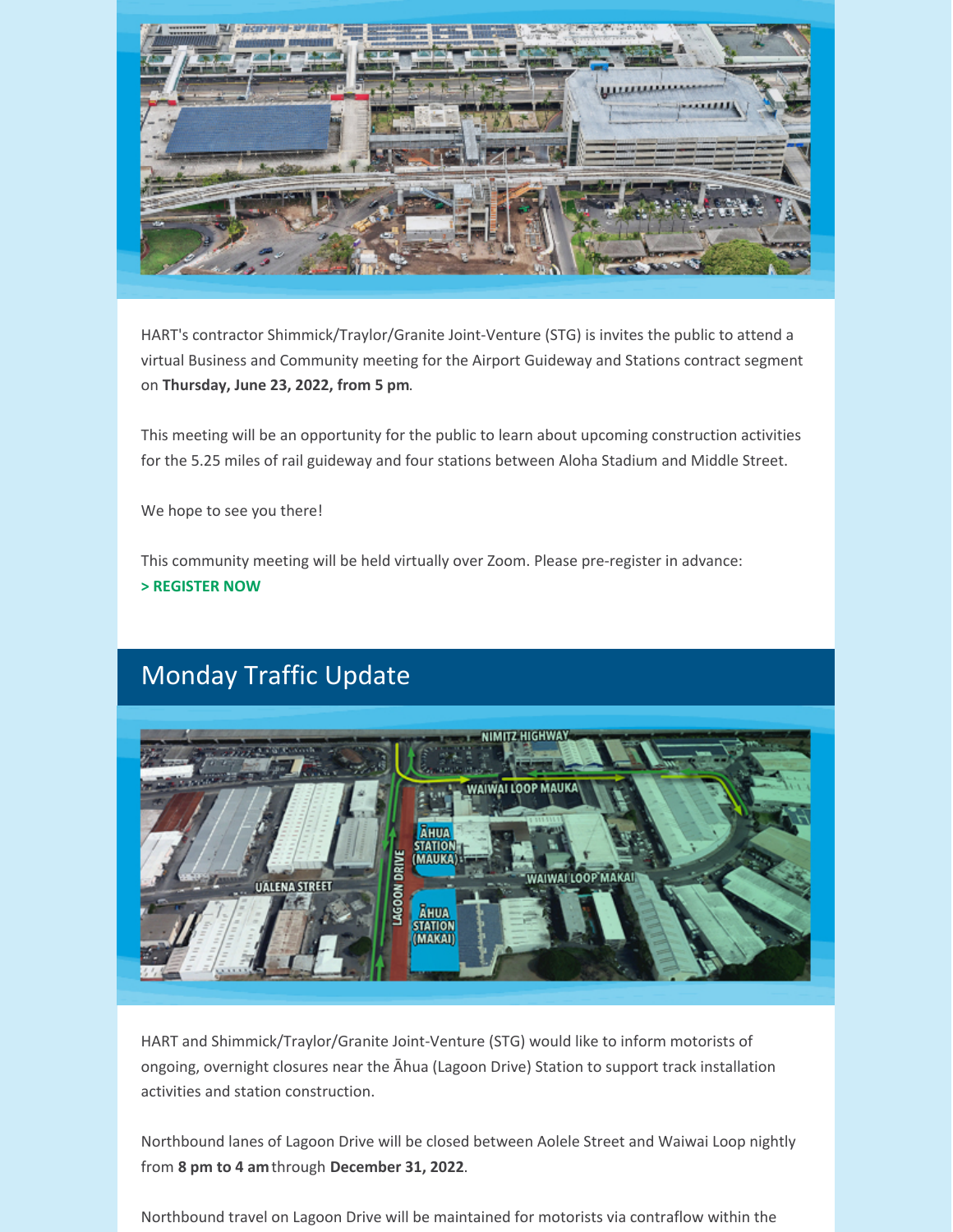southbound lanes of Lagoon Drive.

During this overnight activity, access to Waiwai Loop will be available from the mauka side of the loop. The makai entrance to Waiwai Loop near the Āhua (Lagoon Drive) Station will be closed.

For additional information and an illustrated map, please view the construction notice: **> [CLICK](https://www.dropbox.com/s/fnbzyywiuye2hav/CN 114E Lagoon Drive Contraflow %28Station Construction and Track Installation%29_FINAL.pdf?dl=0) HERE**

### **SHOP & DINE ON THE LINE BUSINESS SPOTLIGHT** Aloha Fabrics Hula & Crafts



In this week's business spotlight, HART highlights **Aloha [Fabrics](http://www.alohafabrics.com/) Hula & Crafts**. Located in Iwilei at the Dole Cannery Shops, Aloha Fabrics takes pride in offering the best hula products in Honolulu.

Aloha Fabrics Hula & Crafts manufacturing cotton face masks in Hawaiian 100% cotton. Please drop by to check out their high quality face masks in many designs. Fabrics, elastics, threads and everything to make your own masks are available.

650 Iwilei Rd. #185, Honolulu, HI 96817 Park in Costco close to Home Depot Monday to Saturday 9 am - 5:30 pm

#### **> BUSINESS [DIRECTORY](https://honolulutransit.org/construction/shop-dine-on-the-line/)**

#### **Weekly lane closure information**

Learn more about HART's weekly lane closures and roadwork throughout the 20 mile alignment. To see the latest road closure information in your neighborhood, visit **HART's Traffic [Updates](https://honolulutransit.org/construction/traffic-updates/)**.

**SAFETY TIP**: Please drive safely through our construction zones. When driving, please look straight ahead and not overhead when you see trains testing on the guideway above.

#### **Upcoming Board Meetings**

**Board of [Directors](https://honolulutransit.org/events/hart-board-of-directors-meeting-20220623/) Meeting** June 23 2022

**Board [Committee](https://honolulutransit.org/events/committee-meeting-20220701/) Meeting** July 1, 2022

For more information, please visit **HART's event [calendar](https://honolulutransit.org/about/events-calendar/)**.